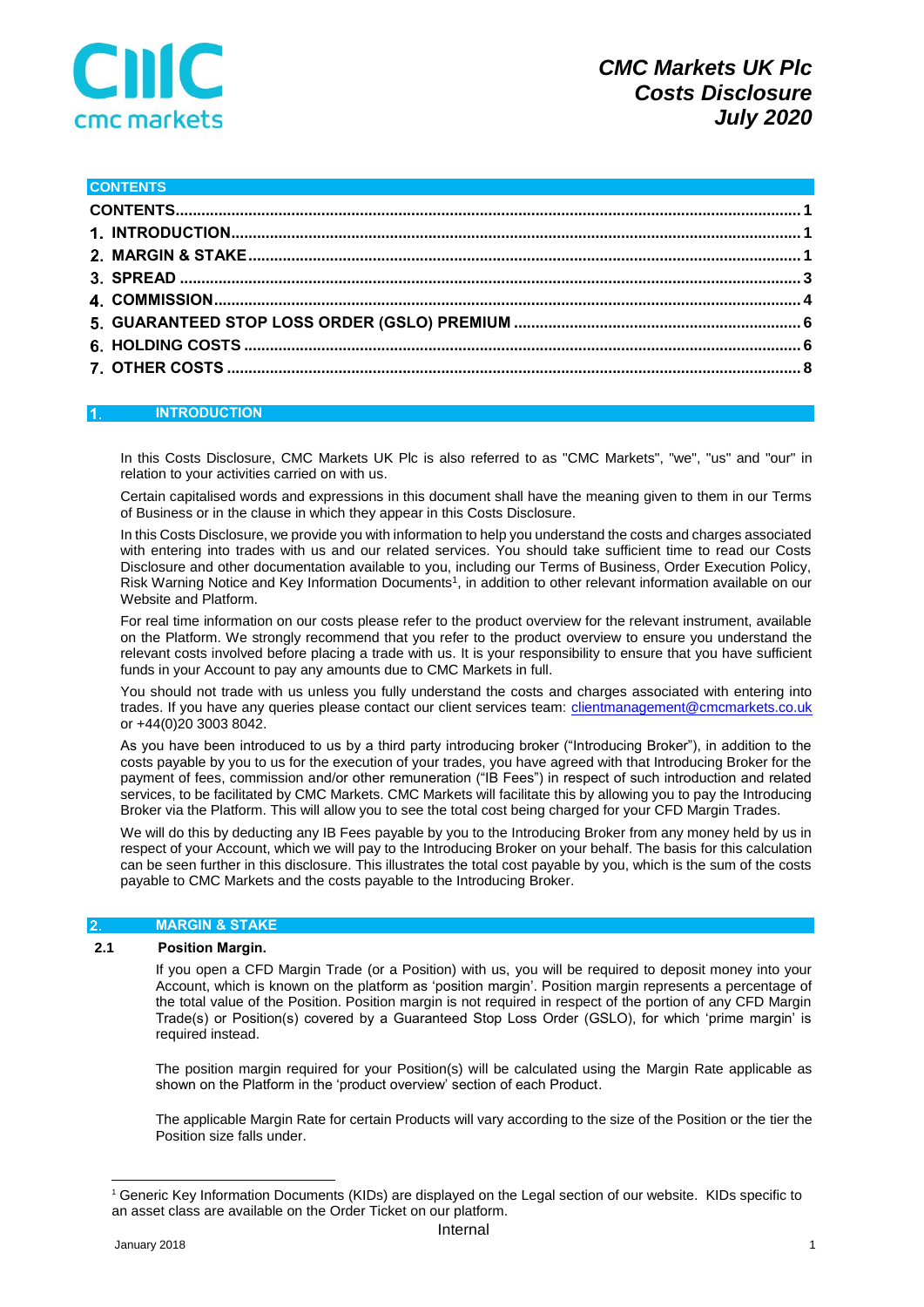The portion of the Position that falls within each tier is subject to the Margin Rate applicable for that tier (excluding any Positions covered by a GSLO).

To calculate your position margin, you must take the Level 1 Mid-Price, shown on the Platform.

The position margin required at any given time is calculated as follows:

The sum of (portion of position in relevant tier (in Units) x relevant Margin Rate for that tier, excluding any Units covered by a GSLO)<sup>2</sup> x Level 1 Mid-Price x Currency Conversion Rate

# **Example A**

| <b>COMPANY ABC - MARGIN RATE</b> |                                                               |                    |  |
|----------------------------------|---------------------------------------------------------------|--------------------|--|
| <b>TIER</b>                      | POSITION SIZE (EXCLUDING NUMBER<br>OF UNIT COVERED BY A GSLO) | <b>MARGIN RATE</b> |  |
|                                  | $0 - 1,000$                                                   | 10%                |  |
| $\mathcal{P}$                    | $> 1,000 - 3,000$                                             | 15%                |  |
| 3                                | $>$ 3,000 $-$ 5,000                                           | 20%                |  |
| $\overline{4}$                   | $> 5,000 - 10,000$                                            | 30%                |  |
| 5                                | > 10,000                                                      | 50%                |  |

Using the margin percentages shown in the below example, a position of 6,500 Units in Company ABC, where the Level 1 Mid-Price is £2.75, would require position margin of £3,437.50. This is calculated as follows: 1250 x £2.75 = £3,437.50. The notional or total value of the position is £17,875.

| <b>TIER</b>   | PORTION OF POSITION<br>IN EACH TIER, IN UNITS | <b>MARGIN</b><br><b>RATE</b> | THE SUM OF (POSITION<br>MARGIN) | <b>POSITION MARGIN</b><br><b>REQUIRED</b>       |
|---------------|-----------------------------------------------|------------------------------|---------------------------------|-------------------------------------------------|
|               | 1.000                                         | 10%                          | $1,000 \times 10\% = 100$       |                                                 |
| $\mathcal{P}$ | 2,000                                         | 15%                          | $2,000 \times 15\% = 300$       | 1,250 x 2.75 (Level 1                           |
| 3             | 2,000                                         | 20%                          | $2,000 \times 20\% = 400$       | Mid-Price) x 1<br>(Currency<br>Conversion Rate) |
| 4             | 1,500                                         | 30%                          | $1,500 \times 30\% = 450$       |                                                 |
| 5             | 0                                             | 50%                          | 0                               |                                                 |
| <b>TOTAL</b>  | 6,500                                         |                              | 1,250                           | £3, 437.50                                      |

Please note that if you have a CFD Margin Trade which is covered by a GSLO, then your standard margin (the sum of your position margin for all CFD Margin Trade Positions not covered by a GSLO and your independent margin at any given time) will reduce accordingly.

 2 (Units in tier 1 x tier 1 Margin Rate + Units in tier 2 x tier 2 Margin Rate + Units in tier 3 x tier 3 Margin Rate + Units in tier 4 x tier 4 Margin Rate + Units in tier 5 x tier 5 Margin Rate)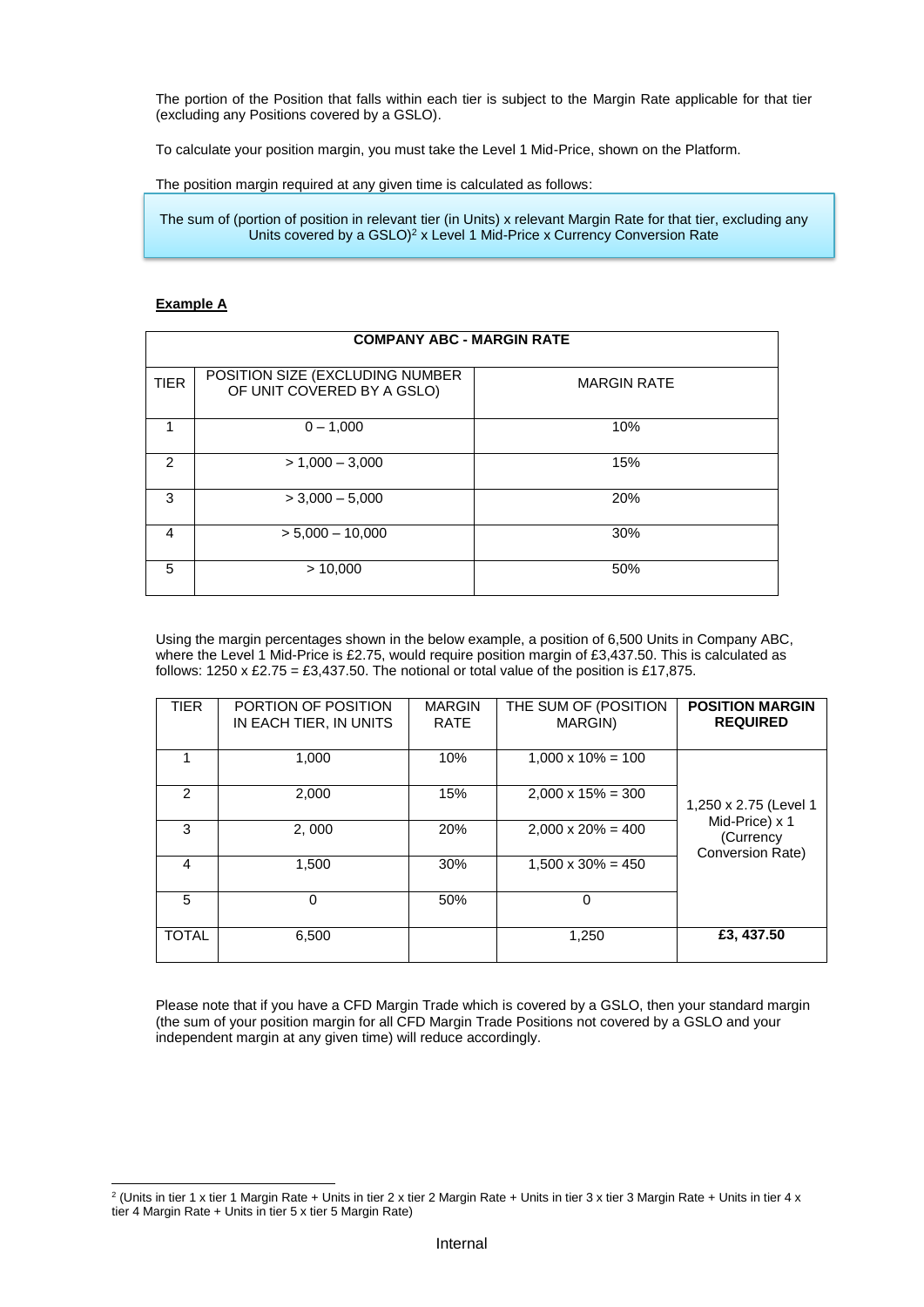# **2.2 Prime Margin.**

In respect of any portion of a CFD Margin Trade covered by a GSLO, the prime margin required is calculated as follows:

On a buy CFD Margin Trade, prime margin is:

Units in the GSLO x (Level 1 Mid-Price – GSLO Level) x Currency Conversion Rate

On a sell CFD Margin Trade, prime margin is:

Units in the GSLO x (GSLO Level – Level 1 Mid-Price) x Currency Conversion Rate

Using the figures in **Example A** above, where a GSLO had been entered into on a buy CFD Margin Trade to sell 1,000 Units in Company ABC with a GSLO level of £2 where the Level 1 Mid-Price is £2.75 per Unit and the Account Currency is GBP, the prime margin required would be £750 (1000 x (2.75 – 2.00) x 1).

Your total prime margin, which will vary depending on the Price, is the sum of the prime margin required for all CFD Margin Trades covered by a GSLO at any given time.

# **2.3 Independent Margin.**

We may also require you to have an additional Amount deposited in your Account to secure your future obligations to us, referred to as the 'independent margin'.

#### **2.4 Total Margin.**

Your total margin is the sum of your total position margin on all CFD Margin Trades not covered by a GSLO, prime margin and independent margin at any given time.

#### **2.5 Stake.**

If you open a Countdown with us, you will be required to deposit money into your Account, which is known on the platform as the Stake. The Stake is an amount which is the subject matter of a Countdown i.e. the amount you are willing to risk. The Stake is deducted from your Account as soon as you place a Countdown.

# <span id="page-2-0"></span>**SPREAD**

The buy and sell Price of a CFD Margin Trade is generally not the same. As soon as you have placed a CFD Margin Trade, there is a risk of loss in the amount of the difference between the buy and sell Price ("Spread") taking into account the number of Units of your Position, and depending on Price movements, the size of the spread fluctuates.. You can see the current Spread for any instrument by referring to the product overview for the relevant instrument on the Platform.

In addition to the future Price movements, the size (amount) of the spread that you pay will vary depending on the IB Fees you have agreed to pay the Introducing Broker. The current spread which can be seen on the Platform, includes the IB Fees.

The agreed pricing profile highlights the fixed fee (in basis points) and the variable fee (as a percentage) that you have agreed to pay the Introducing Broker. We will facilitate the payment of both the fixed and variable fees.

The total amount payable for a CFD Margin Trade to the Introducing Broker at a point in time is calculated as follows:

L1 Spread at the point of trade – Fixed Fee (if any) x IB Facilitated Fee

 $\mathcal{L}$ 

The table below highlights the fixed fee (in basis points) and the variable fee (as a percentage) that you have agreed to pay the Introducing Broker. We will facilitate the payment of both the fixed and variable fees.

Please note that this table shows the fees for the top 40 instruments. For other instruments not included in the below table, please contact [clientmanagement@cmcmarkets.co.uk.](mailto:clientmanagement@cmcmarkets.co.uk)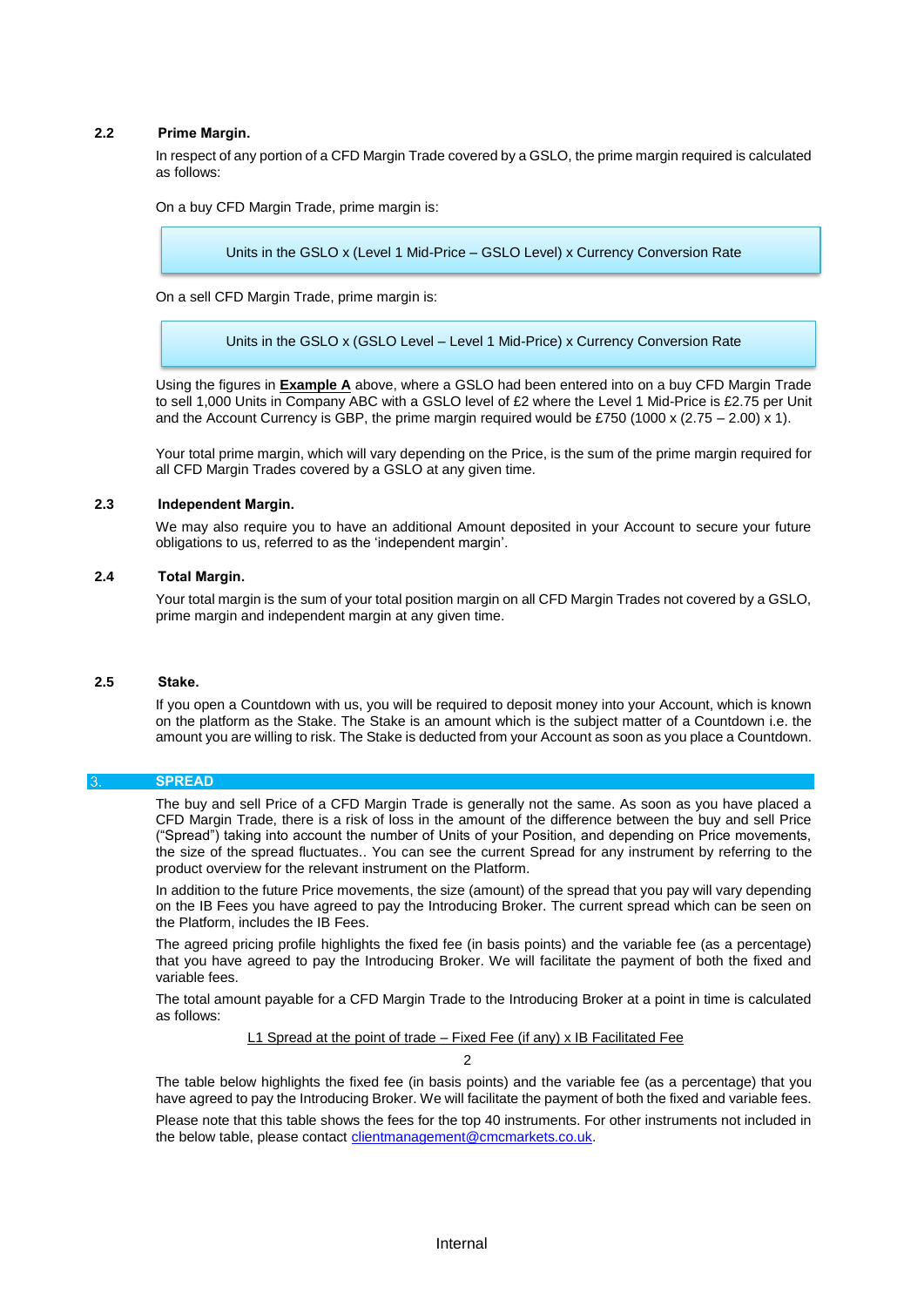<span id="page-3-0"></span>

| <b>Spread</b>                           | Fees paid to IB              |                                           |  |
|-----------------------------------------|------------------------------|-------------------------------------------|--|
| <b>Instrument Name</b>                  | <b>Fixed fee</b><br>(points) | <b>IB facilitated fee</b><br>(percentage) |  |
| Copper - Cash                           | 0.160000                     | 20%                                       |  |
| <b>Copper Forward Contract</b>          | 0.200000                     | 20%                                       |  |
| Crude Oil Brent - Cash                  | 0.030000                     | 20%                                       |  |
| <b>Crude Oil Brent Forward Contract</b> | 0.030000                     | 20%                                       |  |
| Crude Oil West Texas - Cash             | 0.030000                     | 20%                                       |  |
| Crude Oil West Texas Forward Contract   | 0.030000                     | 20%                                       |  |
| Gold - Cash                             | 0.300000                     | 20%                                       |  |
| Natural Gas - Cash                      | 0.006000                     | 20%                                       |  |
| <b>Natural Gas Forward Contract</b>     | 0.006000                     | 20%                                       |  |
| Palladium - Cash                        | 1.500000                     | 20%                                       |  |
| Platinum - Cash                         | 1.500000                     | 20%                                       |  |
| Silver - Cash                           | 0.016000                     | 20%                                       |  |
| AUD/USD                                 | 0.000100                     | 20%                                       |  |
| EUR/AUD                                 | 0.000200                     | 20%                                       |  |
| EUR/CAD                                 | 0.000600                     | 20%                                       |  |
| EUR/GBP                                 | 0.000120                     | 20%                                       |  |
| EUR/JPY                                 | 0.020000                     | 20%                                       |  |
| EUR/USD                                 | 0.000180                     | 20%                                       |  |
| <b>GBP/AUD</b>                          | 0.000200                     | 20%                                       |  |
| GBP/CAD                                 | 0.000300                     | 20%                                       |  |
| GBP/JPY                                 | 0.030000                     | 20%                                       |  |
| GBP/USD                                 | 0.000220                     | 20%                                       |  |
| NZD/USD                                 | 0.000200                     | 20%                                       |  |
| USD/CAD                                 | 0.000260                     | 20%                                       |  |
| USD/CHF                                 | 0.000180                     | 20%                                       |  |
| USD/JPY                                 | 0.012000                     | 20%                                       |  |
| USD/TRY                                 | 0.001300                     | 20%                                       |  |
| Australia 200 - Cash                    | 1.000000                     | 20%                                       |  |
| Euro 50 - Cash                          | 3.000000                     | 20%                                       |  |
| France 40 - Cash                        | 1.500000                     | 20%                                       |  |
| Germany 30 - Cash                       | 1.000000                     | 20%                                       |  |
| Hong Kong 50 - Cash                     | 5.000000                     | 20%                                       |  |
| Italy 40 - Cash                         | 12.000000                    | 20%                                       |  |
| Japan 225 - Cash                        | 9.000000                     | 20%                                       |  |
| Spain 35 - Cash                         | 7.000000                     | 20%                                       |  |
| <b>UK 100 - Cash</b>                    | 1.500000                     | 20%                                       |  |
| US 30 - Cash                            | 2.000000                     | 20%                                       |  |
| US NDAQ 100 - Cash                      | 1.200000                     | 20%                                       |  |
| <b>US SPX 500 - Cash</b>                | 0.300000                     | 20%                                       |  |
| US Small Cap 2000 - Cash                | 0.500000                     | 20%                                       |  |
| <b>Treasuries</b>                       | No fee                       | 10%                                       |  |
| <b>Bitcoin</b>                          | 40                           | 10%                                       |  |
| Ethereum                                | 3                            | 10%                                       |  |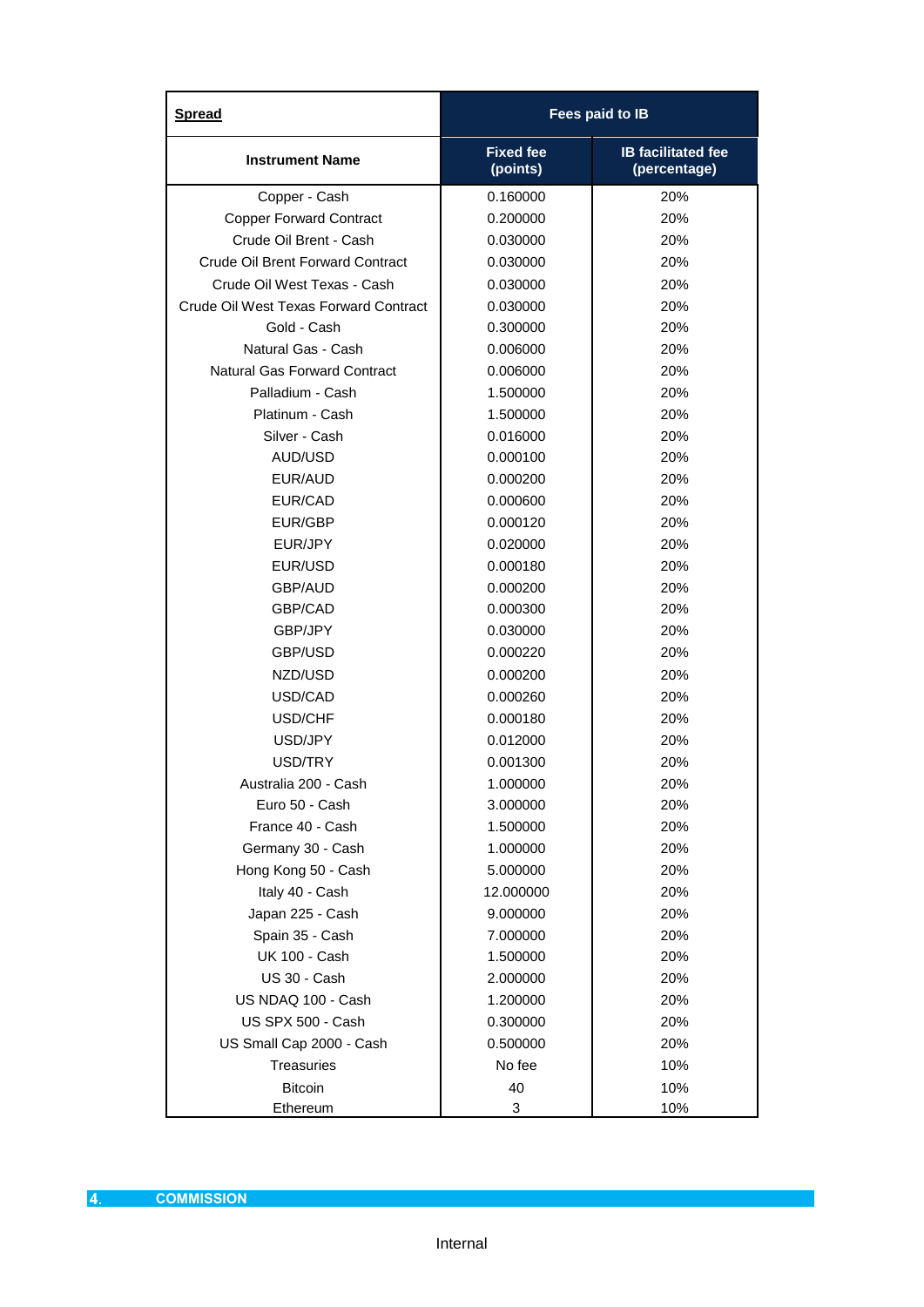Commission is charged when opening and closing a CFD Margin Trade or Position that references a share. Only executed Orders attract Commission.. The Commission payable per CFD Margin Trade can be found in the product overview for the relevant instrument on the Platform. The following table shows the Commission payable by you, including a breakdown of the amount due to and the amount you have agreed to pay the Introducing Broker.

| <b>Commission</b> | <b>Total Commission</b><br>per CFD |                 | <b>CMC Commission</b><br>per CFD |                |           | <b>IB Commission per</b><br><b>CFD</b> |
|-------------------|------------------------------------|-----------------|----------------------------------|----------------|-----------|----------------------------------------|
| Country           | Rate                               | <b>Minimum</b>  | Rate                             | <b>Minimum</b> | Rate      | <b>Minimum</b>                         |
| <b>UK</b>         | 25bps                              | 25 GBP          | 5 bps                            | 5 GBP          | 20 bps    | 20 GBP                                 |
| US                | 5cps                               | <b>25 USD</b>   | $1.5$ cps                        | 7.5 USD        | $3.5$ cps | 17.5 USD                               |
| Australia         | 25bps                              | <b>17.5 AUD</b> | 6 bps                            | 7 AUD          | 19 bps    | 10.5 AUD                               |
| Austria           | 25bps                              | 22.5 EUR        | 6 bps                            | 9 EUR          | 19 bps    | <b>13.5 EUR</b>                        |
| <b>Belgium</b>    | 25bps                              | 22.5 EUR        | 6 bps                            | 9 EUR          | 19 bps    | <b>13.5 EUR</b>                        |
| Canada            | 5cps                               | 25 CAD          | $1.5 \,\mathrm{cps}$             | 10 CAD         | 3.5 cps   | 15 CAD                                 |
| Denmark           | 25bps                              | 225 DKK         | 6 bps                            | <b>90 DKK</b>  | 19 bps    | 135 DKK                                |
| Finland           | 25bps                              | 22.5 EUR        | 6 bps                            | 9 EUR          | 19 bps    | 13.5 EUR                               |
| France            | 25bps                              | 22.5 EUR        | 6 bps                            | 9 EUR          | 19 bps    | <b>13.5 EUR</b>                        |
| Germany           | 25bps                              | 22.5 EUR        | 6 bps                            | 9 EUR          | 19 bps    | 13.5 EUR                               |
| Hong Kong         | 45bps                              | <b>125 HKD</b>  | 18 bps                           | <b>50 HKD</b>  | 27 bps    | <b>75 HKD</b>                          |
| Ireland           | 25bps                              | 22.5 EUR        | 6 bps                            | 9 EUR          | 19 bps    | 13.5 EUR                               |
| Italy             | 25bps                              | 22.5 EUR        | 10 bps                           | 9 EUR          | 15 bps    | 13.5 EUR                               |
| Japan             | 25bps                              | 2500 JPY        | 10 bps                           | 1000 JPY       | 15 bps    | 1500 JPY                               |
| Netherlands       | 25bps                              | 22.5 EUR        | 6 bps                            | 9 EUR          | 19 bps    | 13.5 EUR                               |
| New Zealand       | 25bps                              | 17.5 NZD        | 10 bps                           | <b>10 NZD</b>  | 15 bps    | 7.5 NZD                                |
| Norway            | 25bps                              | <b>200 NOK</b>  | 6 bps                            | <b>79 NOK</b>  | 19 bps    | <b>121 NOK</b>                         |
| Poland            | 45bps                              | <b>125 PLN</b>  | 15 bps                           | <b>50 PLN</b>  | 30 bps    | <b>75 PLN</b>                          |
| Portugal          | 25bps                              | 22.5 EUR        | 6 bps                            | 9 EUR          | 19 bps    | <b>13.5 EUR</b>                        |
| Singapore         | 25bps                              | 25 SGD          | 8 bps                            | 10 SGD         | 17 bps    | 15 SGD                                 |
| Spain             | 25bps                              | 22.5 EUR        | 6 bps                            | 9 EUR          | 19 bps    | 13.5 EUR                               |
| Sweden            | 25bps                              | 222.5 SEK       | 6 bps                            | 89 SEK         | 19 bps    | 133.5 SEK                              |
| Switzerland       | 25bps                              | 22.5 CHF        | 6 bps                            | 9 CHF          | 19 bps    | 13.5 EUR                               |

The rate shown is the amount in basis points or cents per share which is chargeable on an executed Order. If the rate equals an amount less than the minimum Commission (shown in the relevant currency), the minimum Commission will apply.

# **EXAMPLE B**

The Commission rate on a UK share CFD is 10 basis points (0.10%) subject to a minimum Commission charge of £9.00. A 2500 Unit CFD Margin Trade in Lloyds Banking at a price of £5.20 would incur the following Commission:

(Units  $X \nLpsilon$  price) x 0.10% (10bps) = Commission

 $2500 \times 5.20 = 13,000 \times 0.001 = \text{\textsterling}13.00$ 

# **EXAMPLE C**

The Commission rate on a UK share CFD is 10 basis points (0.10%) subject to a minimum Commission charge of £9.00.

A 1000 Unit CFD Margin Trade in Lloyds Banking Commission: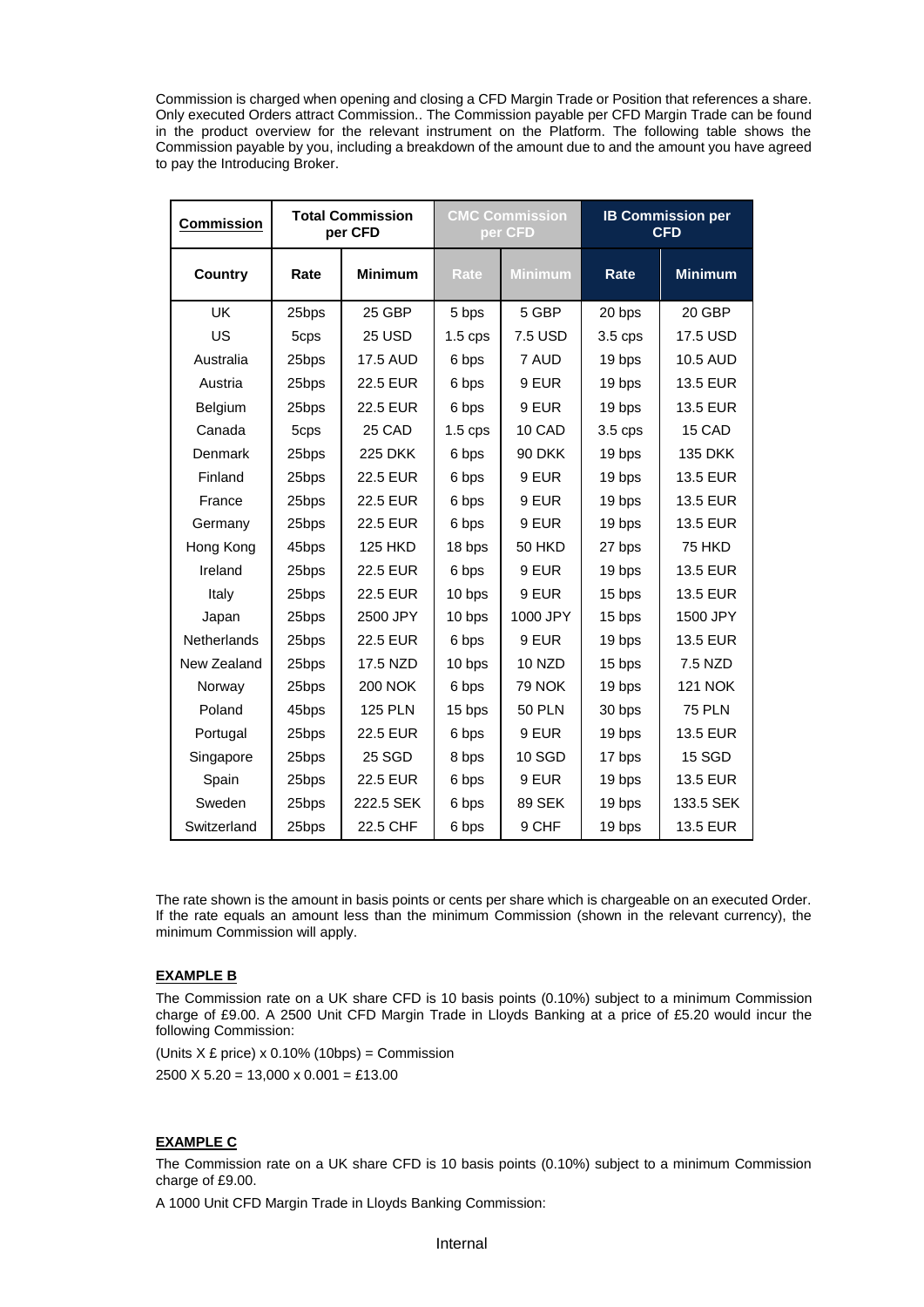(Units  $X \nvert$  price) x 0.10% (10bps) = Commission 1000 X  $5.20 = 5,200 \times 0.001 = \text{\textsterling}5.20$ 

As the calculated Commission is less than the minimum Commission, the minimum Commission charge of £9.00 will apply instead.

<span id="page-5-0"></span>5.

#### **GUARANTEED STOP LOSS ORDER (GSLO) PREMIUM**

If you wish to place a GSLO on a CFD Margin Trade or Position, you will be required to pay a premium, which is known on the Platform as GSLO Premium, when you place the trade.

The GSLO Premium required for your CFD Margin Trade or Position is calculated using the GSLO Premium cost per unit shown on the Platform in the 'product overview' section of each Product (see Guaranteed Stop Loss Orders) and the current Price.

The calculation for the GSLO Premium is:

Cost per Unit x number of Units traded

# **EXAMPLE D**

For the UK 100, if the GSLO Premium rate is 1 GBP per Unit for a 10 Unit trade, the GSLO Premium is £10.

 $f1 X 10 = f10$ 

If the GSLO is not triggered, 50% of the original premium paid upon placing the GSLO will be refunded to you when you close the trade.

## <span id="page-5-1"></span>**HOLDING COSTS**

# **6.1 Holding Costs Overview.**

This is only applicable to CFD Margin Trades referencing cash contracts. At the end of each trading day (17:00 NY time), Positions that remain open in your Account will be subject to a cost known as a 'Holding Cost'. For open Positions in New Zealand shares, Holding Costs will be applied at 09:00 NZ time. Holding Costs can be positive or negative depending on the direction of your Position (buy or sell) and the applicable Holding Cost rate.

The historic Holding Cost rates, expressed as an annual percentage rate, are available on the Platform in the 'product overview' section of each product.

The Holding Cost payable per CFD Margin Trade can be found in the product overview for the relevant instrument on the Platform.

The following table shows the Holding Cost payable by you per asset class, including a breakdown of the amount due to CMC Markets and the amount you have agreed to pay the Introducing Broker.

| <b>Holding Costs</b> |                              |                           |                                          |
|----------------------|------------------------------|---------------------------|------------------------------------------|
| <b>Asset Class</b>   | Total<br><b>Holding Cost</b> | <b>IB Holding</b><br>Cost | <b>CMC</b><br><b>Holding Cost</b><br>Fee |
| <b>Shares</b>        | 300bps                       | 100bps                    | 200bps                                   |
| Commodities          | 300bps                       | 100bps                    | 200bps                                   |
| Indices              | 300bps                       | 100bps                    | 200bps                                   |
| <b>FX</b>            | 100bps                       | 50 <sub>bps</sub>         | 50 <sub>bps</sub>                        |

Holding Costs can be calculated using the formulas below: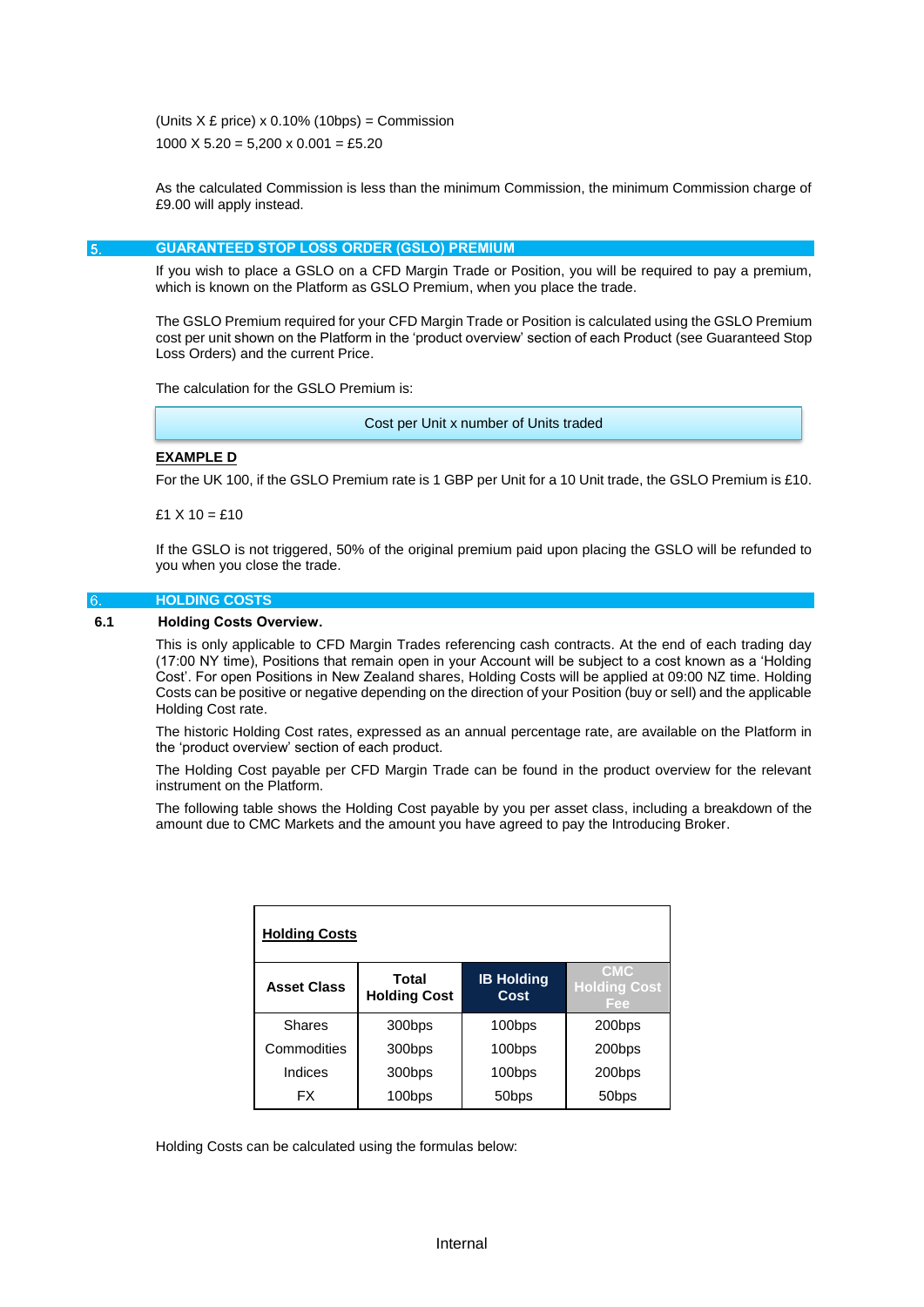## **Buy CFD Margin Trade**

| (Units x EOD market mid-price x buy holding rate) | x Currency Conversion Rate |
|---------------------------------------------------|----------------------------|
| 365                                               |                            |
|                                                   |                            |

#### **Sell CFD Margin Trade**

| (Units x EOD market mid-price x Sell holding rate) | x Currency Conversion Rate |
|----------------------------------------------------|----------------------------|
| 365                                                |                            |

Holding costs will be calculated using the 17:00 NY time market mid-price or, where the market is closed, the last published CMC mid-price. For New Zealand shares, the closing mid-price of the previous day will be used.

The resulting sum of all Holding Costs will be credited or debited from your Account. This can be seen in the "history" section on the Platform.

\*The difference between the price of the undated CFD (a CFD which is not a forward CFD) and the relevant underlying future (on exchange) price that CMC Markets uses to price its undated CFDs, converted into an annualised rate.

#### **6.2 Shares.**

Holding Costs for share CFD Margin Trades will be calculated based on the underlying reference interest rate for the currency of the stock plus 300 basis points (3%) on buy CFD Margin Trades and minus 300 basis points (3%) on sell CFD Margin Trades.

The Holding Costs will be charged or debited when you have buy Positions and credited when you have sell Positions, unless the underlying reference interest rate is equal or less than 300 basis points (3%), in which case a charge will be made from your Account for the sell Positions.

The holding rate in respect of a sell CFD Margin Trade will also include an additional adjustment of at least 0.25%.. These borrowing costs can be significant and subject to large changes as sell interest in any stock increases. You should be aware of this additional risk/charge when carrying out sell CFD Margin Trades in individual shares.

## **6.3 Indices.**

Holding Costs for cash index CFD Margin Trades will be calculated based on the underlying reference interest rate of the index plus 300 basis points (3%) on buy CFD Margin Trades and minus 300 basis points (3%) on sell CFD Margin Trades.

The Holding Costs will be charged or debited when you have buy Positions and credited when you have sell Positions, unless the underlying reference interest rate is equal or less than 300 basis points (3%), in which case a charge will be made from your Account for the sell Positions.

## **6.4 FX.**

Holding Costs for cash currency pair CFD Margin Trades will be calculated based on the tomorrow to next day ("TomNext") interest rate of the respective currency pair on the relevant underlying markets, expressed as an annual percentage.

## **Holding Cost rate on a buy CFD Margin Trade**

TomNext rate in % minus 1% (100 basis points)

## **Holding Cost rate on a sell CFD Margin Trade**

TomNext rate in % plus 1% (100 basis points)

Different rates are quoted for in markets for buying and selling a Position and the rates are actively negotiated between the banks. Tom-next rates in the underlying market are based on the interest rate differential between the two currencies. As a general rule, if the interest rate of the first named currency is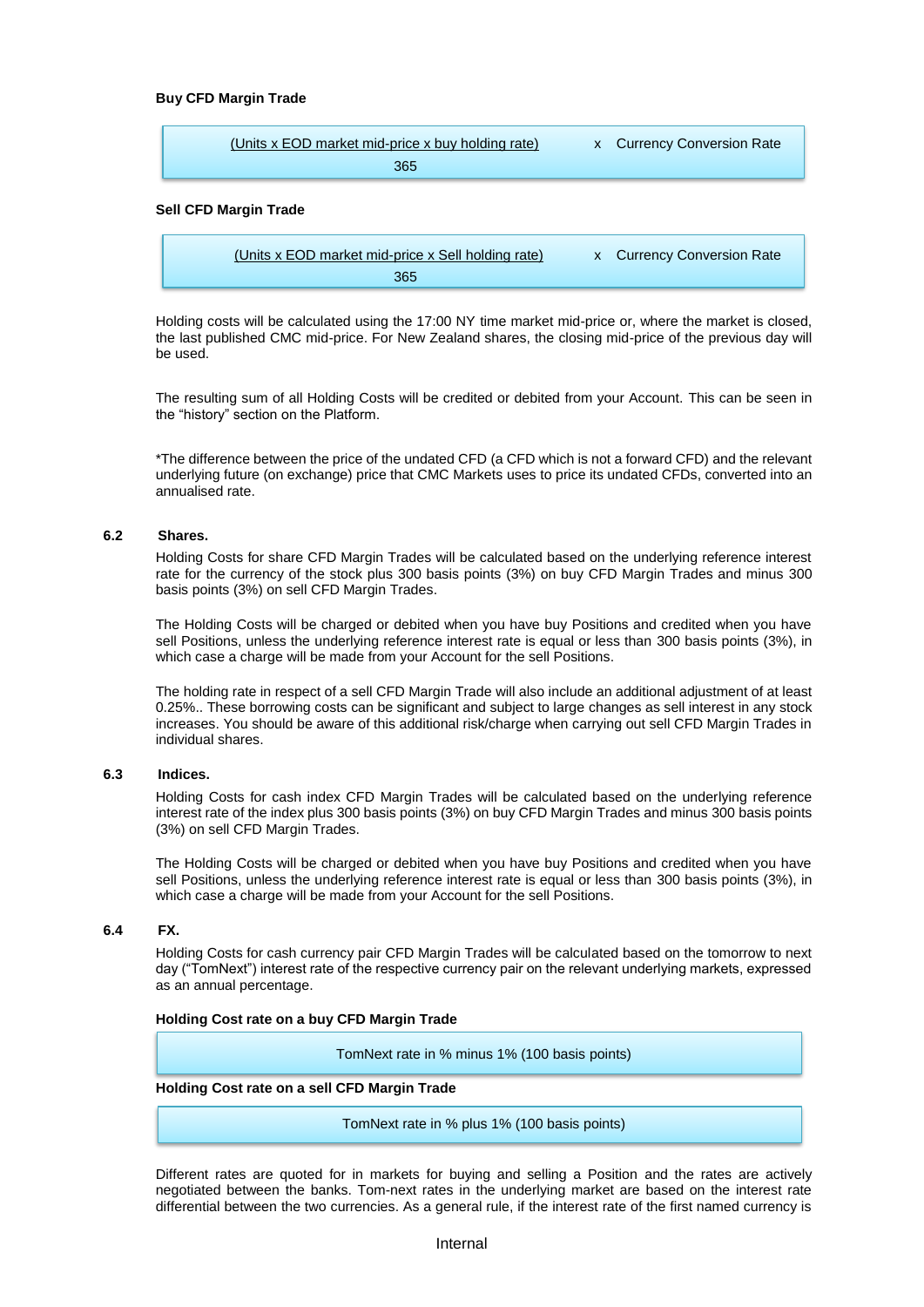higher than the second named currency in the pair (subject to the 100 basis points (1%) adjustment), and you hold a CFD Margin Trade, the Holding Cost will be credited to your account. On the other hand, if you hold a sell CFD Margin Trade in the same scenario, the Holding Cost will be debited from your Account.

## **6.5 Commodities and Treasuries.**

The Holding Cost rates for Positions in cash commodities and cash treasuries are based on the underlying futures market from which the prices are derived. A cash product does not have a determined expiry or liquidation date. The price of the cash commodities and treasuries does not include the Holding Costs which are incorporated in the futures of these products in order that the cash prices are 'constant'. The inferred daily Holding Cost is then applied as our holding cost, which can be positive or negative.

#### **6.6 Cryptocurrencies.**

The Holding Costs for Cryptocurrencies are based on transaction costs that CMC incur as well as other risks associated with these products such as CMC's coins being stolen through account hacking. Checks are performed on a regular basis to ensure our rates are in line with competitors.

# **6.7 Forward Contracts.**

A CFD Margin Trade referencing a Forward is a Product with a fixed maturity or liquidation date, at which open Positions will liquidate at the closing Price.

Forwards will not be subject to a Holding Cost.

#### **6.8 Custom Indices**

The Holding Cost rates for Custom Indices will be dependent on the composition of constituents in the Custom Index.

# <span id="page-7-0"></span>**OTHER COSTS**

#### **7.1 Payments in to/out of your Account.**

You can make deposits in your Account via credit or debit cards, or through funds transfer from your bank account. We do not accept cash or cheque payments. Please ensure that any payment that you make is from an account or card in your name. Any third party payments will be returned.

There is no charge to receive funds via a standard bank transfer (national transfers). Urgent international transfers may incur a cost, depending on the international location.

## **7.2 Currency Conversion.**

All Realised Profit or Realised Loss will automatically convert into the Account Currency, at the Currency Conversion Rate.

The Currency Conversion Rate is the average of our cash Forex products for the currency pair +/-0.50%. CMC Markets will convert the profit and loss amount of the foreign currency CFD Margin Trade into your Account Currency using this rate.

Our exchange rate conversions from the Product Currency into the Account Currency on the basis of our Currency Conversion Rate that may be subject to changes at any time (see our Terms of Business).

#### **7.3 Market Data Subscription.**

If you are classified as a Private Investor for market data purposes in accordance with our Terms of Business, CMC Markets will refund the monthly market data subscription fee for a specific country during the following calendar month, if you executed two (2) or more share CFD Margin Trades for that respective country.

If you are classified as a Non-Private Investor for market data purposes, in accordance with our Terms of Business, CMC Markets will refund the monthly market data subscription fee for a specific country during the following calendar month, if you executed five (5) or more share CFD Margin Trades for that respective country.

If you want to transact in share Products or view price data for share Products, you will need to complete the relevant market data subscription on the Platform.

There will be a monthly fee (inclusive of taxes) for the market data subscription and the monthly fee will differ, depending on which country and/or countries your share CFD Margin Trades relate to.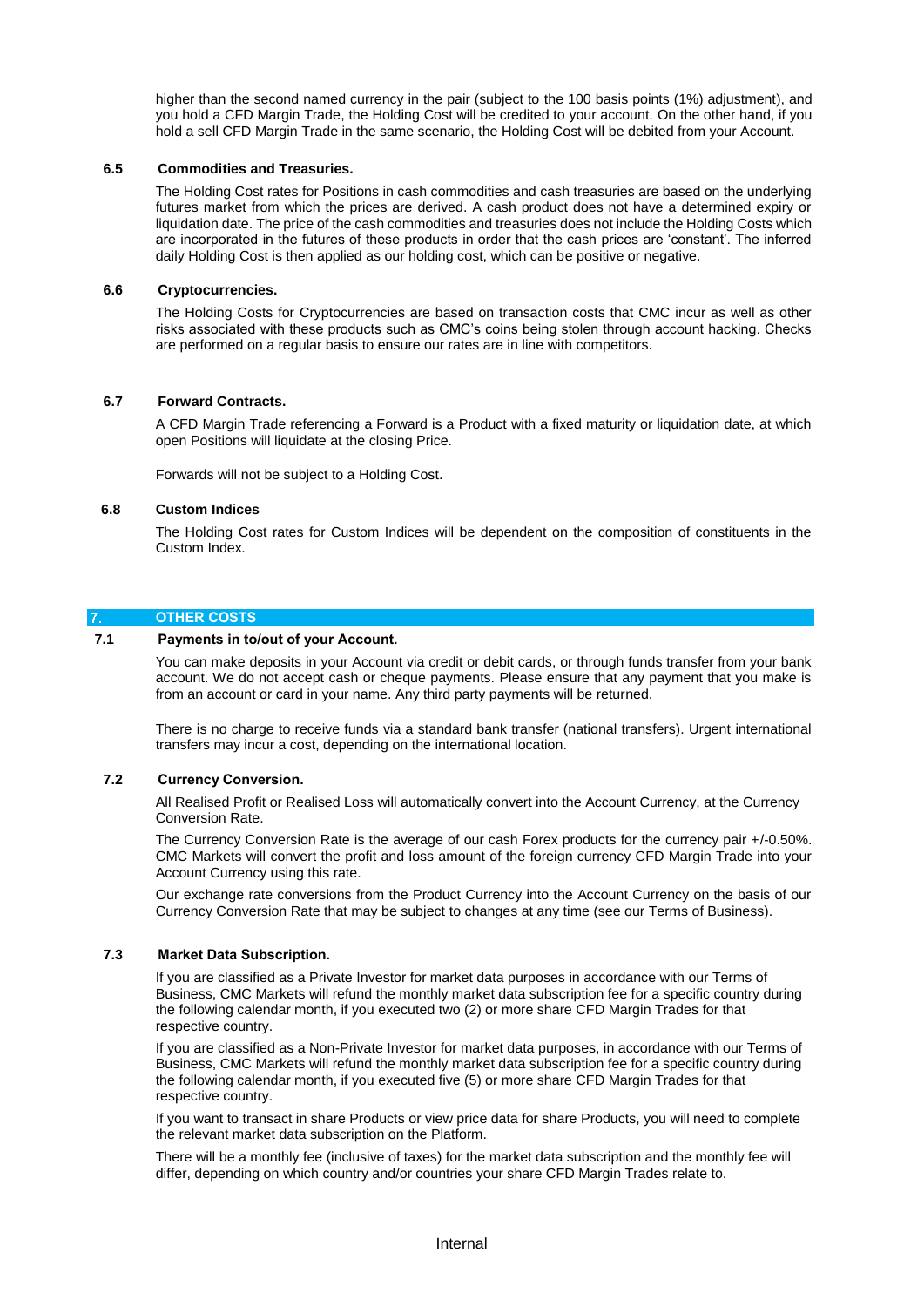The monthly fee will be converted into your Account Currency at the Currency Conversion Rate before being deducted from your Account.

You may unsubscribe from your market data subscriptions at any time, provided you no longer have any Positions or Pending Orders covered under the relevant market data subscription. However, the monthly fee for such market data subscription shall still apply. If you have no Positions or Pending Orders open at midnight on the first day of the next calendar month, you will be automatically unsubscribed from any market data subscription.

\*Midnight refers to the local time of every market (country).

For details of Commissions and market data subscriptions please go to our Website where you can see current information or contact our client services department on [clientmanagement@cmcmarkets.co.uk.](mailto:clientmanagement@cmcmarkets.co.uk)

#### **7.4 Dormant Account Inactivity Charge.**

A monthly inactivity charge will be deducted from the balance of any dormant Account. For this purpose, an Account shall be considered dormant if there are no open Positions and there has been no other trading activity for a continuous period of 1 year.

The monthly inactivity charge will be deducted from a dormant Account until either:

- a. the Account is closed by you or CMC Markets;
- b. trading activity recommences on the Account; or
- c. the balance of the Account is reduced to zero.

The amount of monthly inactivity charge will depend on your Account Currency, please see the table below for the applicable monthly inactivity fee for your Account:

| <b>ACCOUNT CURRENCY</b> | <b>MONTHLY INACTIVITY FEE</b> |
|-------------------------|-------------------------------|
| <b>GBP</b>              | £10                           |
| <b>EUR</b>              | €10                           |
| <b>USD</b>              | \$15                          |
| <b>CHF</b>              | 15 CHF                        |
| <b>NOK</b>              | <b>100 NOK</b>                |
| <b>SEK</b>              | 100 SEK                       |
| <b>PLN</b>              | <b>50 PLN</b>                 |

The monthly inactivity charge will be deducted in arrears, on or about the first UK working day of each calendar month.

Once the balance of a dormant Account has reduced to zero, CMC Markets will not deduct further monthly inactivity charges from the dormant Account. A dormant Account will not incur a negative balance as a result of the deduction of the monthly inactivity charge.

#### **7.5 Price Adjustments – Dividend Equivalent Payments**

These are not a charge on your Account as such, however they may result in debits to your Account.

#### **Share CFDs**

When holding a CFD you retain no rights to the underlying issued shares, adjustments will be made to your Account to preserve the economic equivalent change whenever a dividend payment is made by a share issuer.

Adjustments will be made based on your holding as of the close of business on the day prior to the underlying shares trading Ex-Dividend (without entitlement) and will be posted to your Account before market open on the Ex-Date.

Payment on long Positions will be credited to your Account net of the amount that would have been withheld for withholding tax if the Position was held as a physical shares. The rate of the withholding tax,